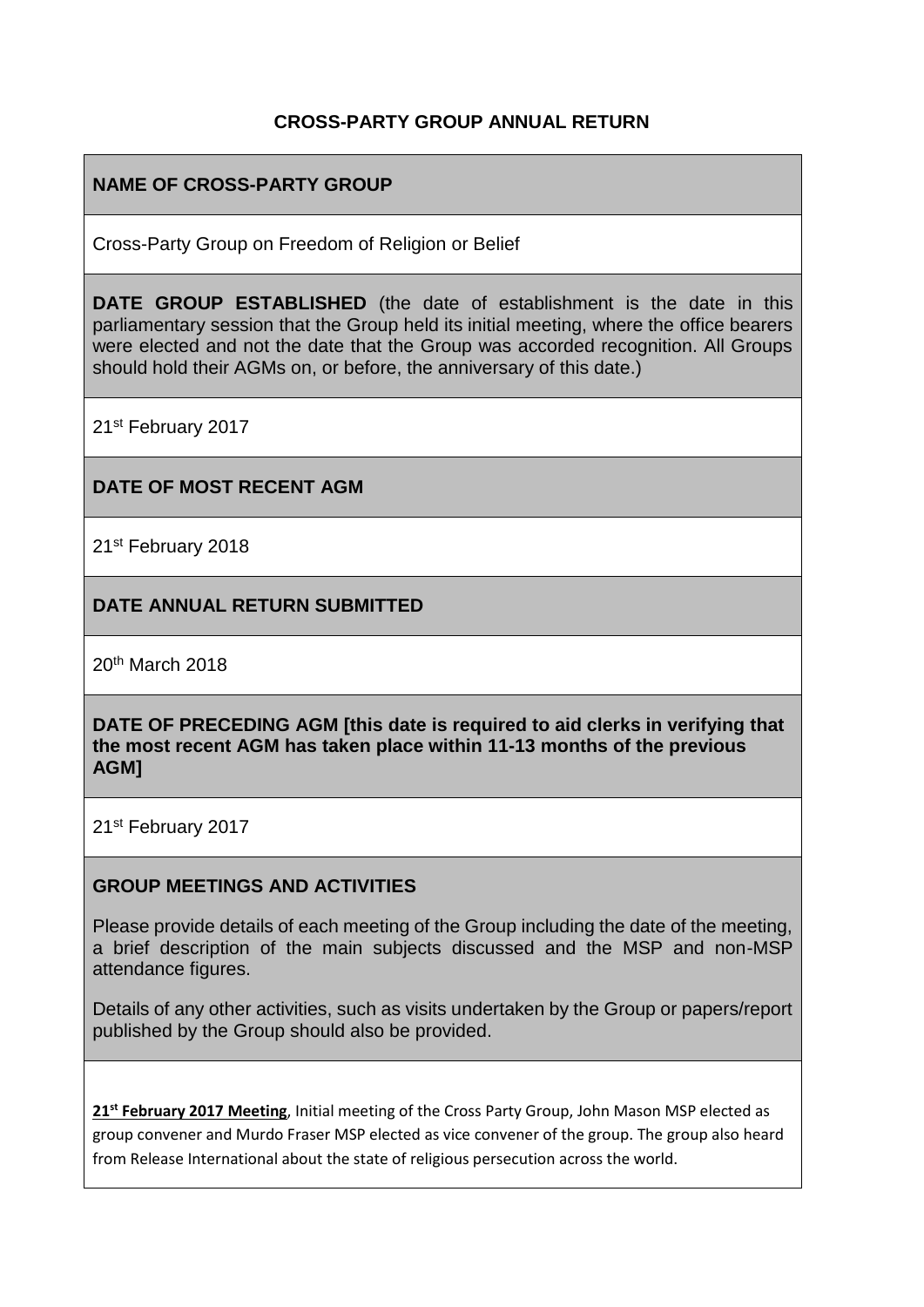MSP Attendance: 3 Non-MSP Attendance: 11

#### **13th June 2017 Meeting**

The group heard from the Baha'i community about the problems they face internationally.

MSP Attendance: 4 Non-MSP Attendance: 15

#### **22nd November Meeting**

Heard from the Burma campaign about the plight of the Rohingya Muslim population living in the country and what type of action the organisations in the CPG could take to help push towards a resolution.

MSP Attendance: 1 Non-MSP Attendance: 10

#### **21st February 2018 meeting**

Groups AGM at which John Mason MSP was duly re-elected as group convener and Murdo Fraser MSP was re-elected as group vice convener. The group also heard from a representative of the Scottish Council of Jewish Communities about the problem of antisemitism in the UK.

MSP Attendance: 2 Non-MSP Attendance: 21

## **MSP MEMBERS OF THE GROUP**

Please provide names and party designation of all MSP members of the Group.

John Mason MSP (SNP), Murdo Fraser MSP (Conservative), Alex Cole-Hamilton MSP (Liberal Democrat), Elaine Smith MSP (Labour), Gordon Lindhurst MSP (Conservative), Jeremy Balfour MSP (Conservative), Kate Forbes MSP (SNP), Maurice Golden MSP (Conservative), Ross Greer MSP (Green)

## **NON-MSP MEMBERS OF THE GROUP**

For organisational members please provide only the name of the organisation, it is not necessary to provide the name(s) of individuals who may represent the organisation at meetings of the Group.

| <b>Individuals</b> | Brian Miller, David Bradwell, Martin Dore, Bill Wishart, Ray<br>Kelly |
|--------------------|-----------------------------------------------------------------------|
| Organisations      | Interfaith Scotland - secretary<br>Open Doors                         |
|                    | <b>Church of Scotland</b>                                             |
|                    | Aid to the Church in Need                                             |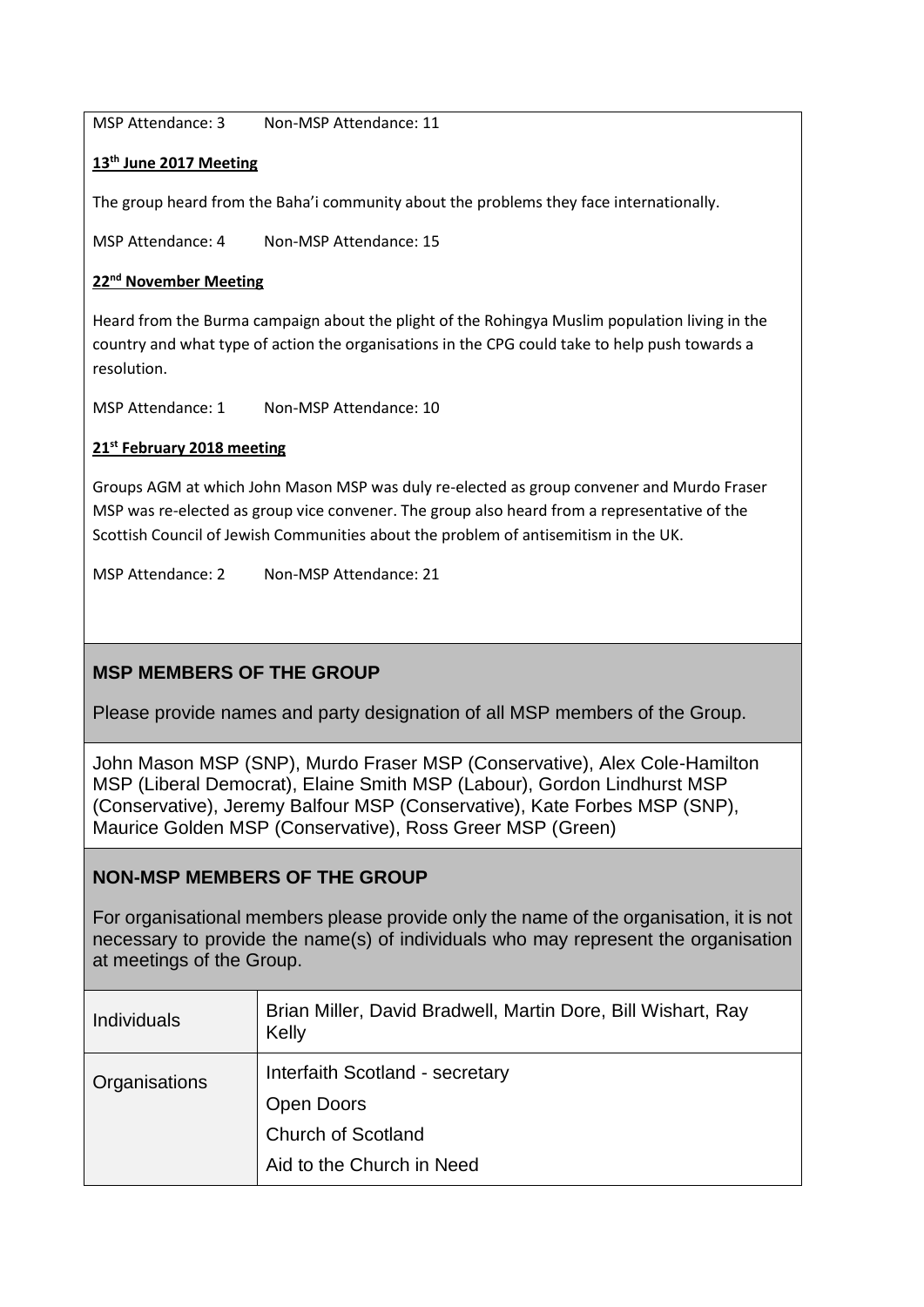| <b>Scottish Council of Jewish Communities</b> |
|-----------------------------------------------|
| <b>Scottish Council of Muslims</b>            |
| Free Church of Scotland                       |
| <b>Christian Solidarity Worldwide</b>         |
| <b>SOLAS Centre for Public Christianity</b>   |
| Release International                         |
| Bahá'í Community                              |
| Iona Community                                |
| <b>Steadfast Global</b>                       |
| <b>Scottish Churches Parliamentary Office</b> |
| <b>Evangelical Alliance</b>                   |
| <b>Catholic Parliamentary Office</b>          |

# **GROUP OFFICE BEARERS**

Please provide names for all office bearers. The minimum requirement is that two of the office bearers are MSPs and one of these is Convener – beyond this it is a matter for the Group to decide upon the office bearers it wishes to have. It is permissible to have more than one individual elected to each office, for example, co-conveners or multiple deputy conveners.

| Convener               | John Mason MSP          |
|------------------------|-------------------------|
| <b>Deputy Convener</b> | <b>Murdo Fraser MSP</b> |
| Secretary              | Interfaith Scotland     |
| <b>Treasurer</b>       | <b>NA</b>               |

# **FINANCIAL BENEFITS OR OTHER BENEFITS RECEIVED BY THE GROUP**

Please provide details of any financial or material benefit(s) received from a single source in a calendar year which has a value, either singly or cumulatively, of more than £500. This includes donations, gifts, hospitality or visits and material assistance such as secretariat support.

Details of material support should include the name of the individual providing support, the value of this support over the year, an estimate of the time spent providing this support and the name of the organisation that this individual is employed by / affiliated to in providing this support.